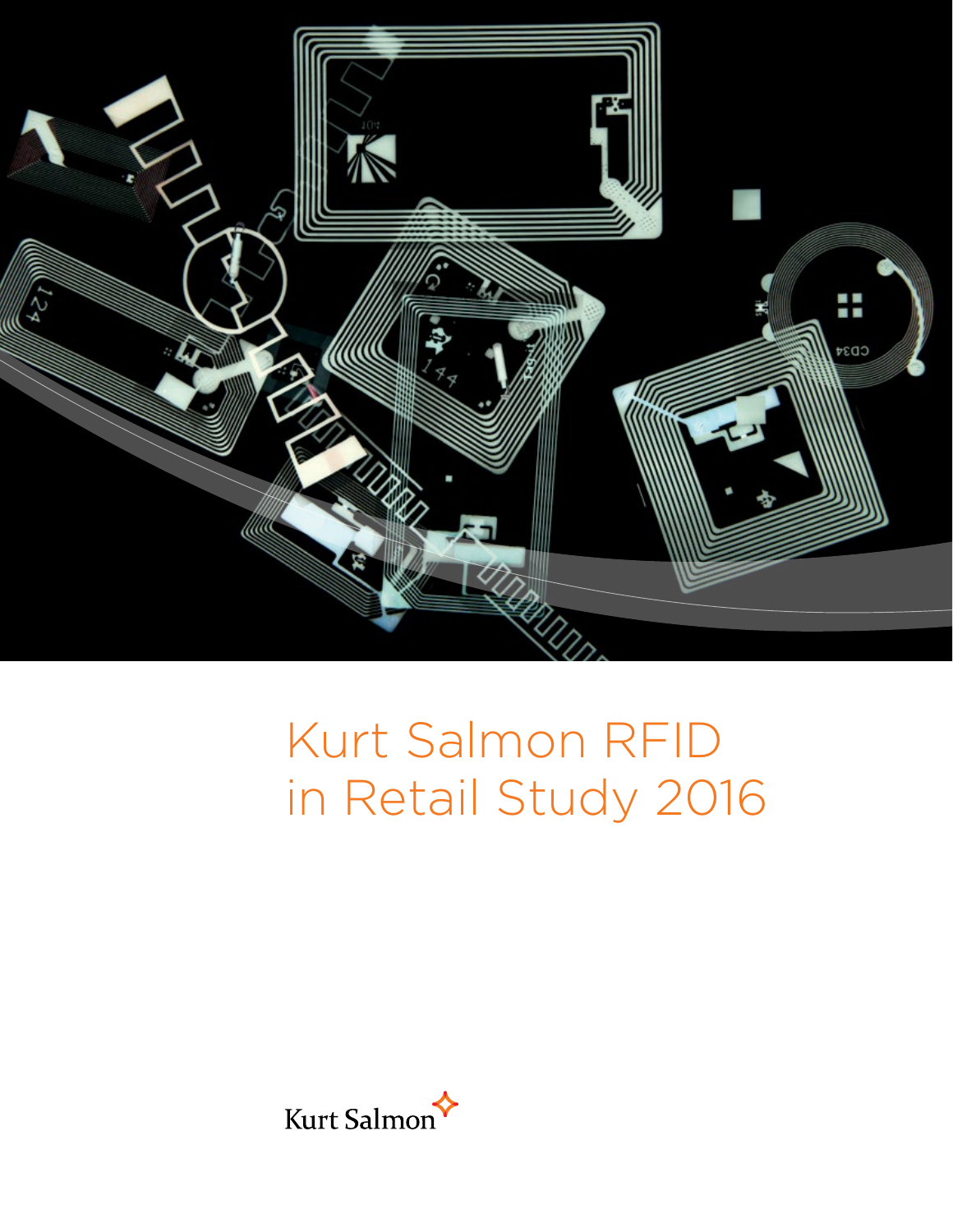RFID is on the rise. In Kurt Salmon's first large retail study of radio frequency identification (RFID) in 2014, 34% of respondents had either implemented or were currently implementing or piloting RFID. Today, that's more than doubled, to 73%. Part of the reason for the significant growth in RFID use is that more and more retailers have the ROI data to prove that the technology is delivering significant results.

In May 2016, Kurt Salmon surveyed 60 soft lines retailers and wholesalers with revenues of at least \$500 million, following a survey of a similar group of retailers in 2014.

One standout among ROI measures: inventory accuracy. Inventory accuracy is the most widely used metric—93% of retailers surveyed measure it related to RFID—with the largest improvements due to RFID—an average of 25.4%. Even more interesting: Retailers reported that lack of inventory accuracy accounts for a loss of 8.7% of total sales, on average.

For the 27% of retailers not implementing RFID, 86% say it's because management is focused on other priorities, but only 2% said management didn't believe RFID would provide substantial benefits.

Those who are using RFID are seeing significant improvements in inventory accuracy and reductions in out-of-stocks, cost of goods sold and other areas essential to staying competitive. Now, those benefits are quantified and so compelling that they may convince even the 2% who are holding out. RFID continues to be a critical tool for both omnichannel and customer engagement initiatives that are central to a retailer's future success.

## RFID USE CASES

Perhaps the most important questions for retailers still on the fence about RFID or for those looking to benchmark their existing implementation are these: How are retailers using RFID, and what kind of benefits are they receiving?

Retailers are experiencing challenges in keeping up with the inventory and visibility demands that today's consumer-centric, hypercompetitive retail environment requires.

Top challenges include the need to:

- » Offer more order fulfillment options (55%)
- » Improve promotion accuracy and personalized marketing (45%)
- » Gain better inventory visibility (33%)
- » Increase operating profits (30%)

Many retailers across categories are using RFID to attack these challenges, and RFID is proving to be an especially effective weapon.

In fact, RFID improves inventory accuracy by 25.4%—retailers studied reported 67.4% inventory accuracy before RFID and 84.5% accuracy after implementation.

But that's not all. As shown in Exhibit 1, RFID improved customer satisfaction by 11.0%, reduced outof-stocks by 40.6%, cut shrinkage by 33.7% and, most importantly, boosted profit margin by 60.7%.

Given these impressive results, it's no surprise that 85% of respondents are using RFID for improving inventory accuracy—the same goes for retailers and wholesalers and across all categories (basics, footwear, fashion and accessories). Beyond inventory accuracy, retailers and wholesalers in three out of four categories indicated that supporting omnichannel was the second-highest use case. The only variance in the data came from accessories, which reported increased benefits from reductions in time and labor.

In fact, the survey showed RFID technology spending is projected to grow at a 22% CAGR between 2015 and 2018.

In addition to inventory accuracy, leading retailers are working toward other use cases. Companies are beginning to realize other potential uses of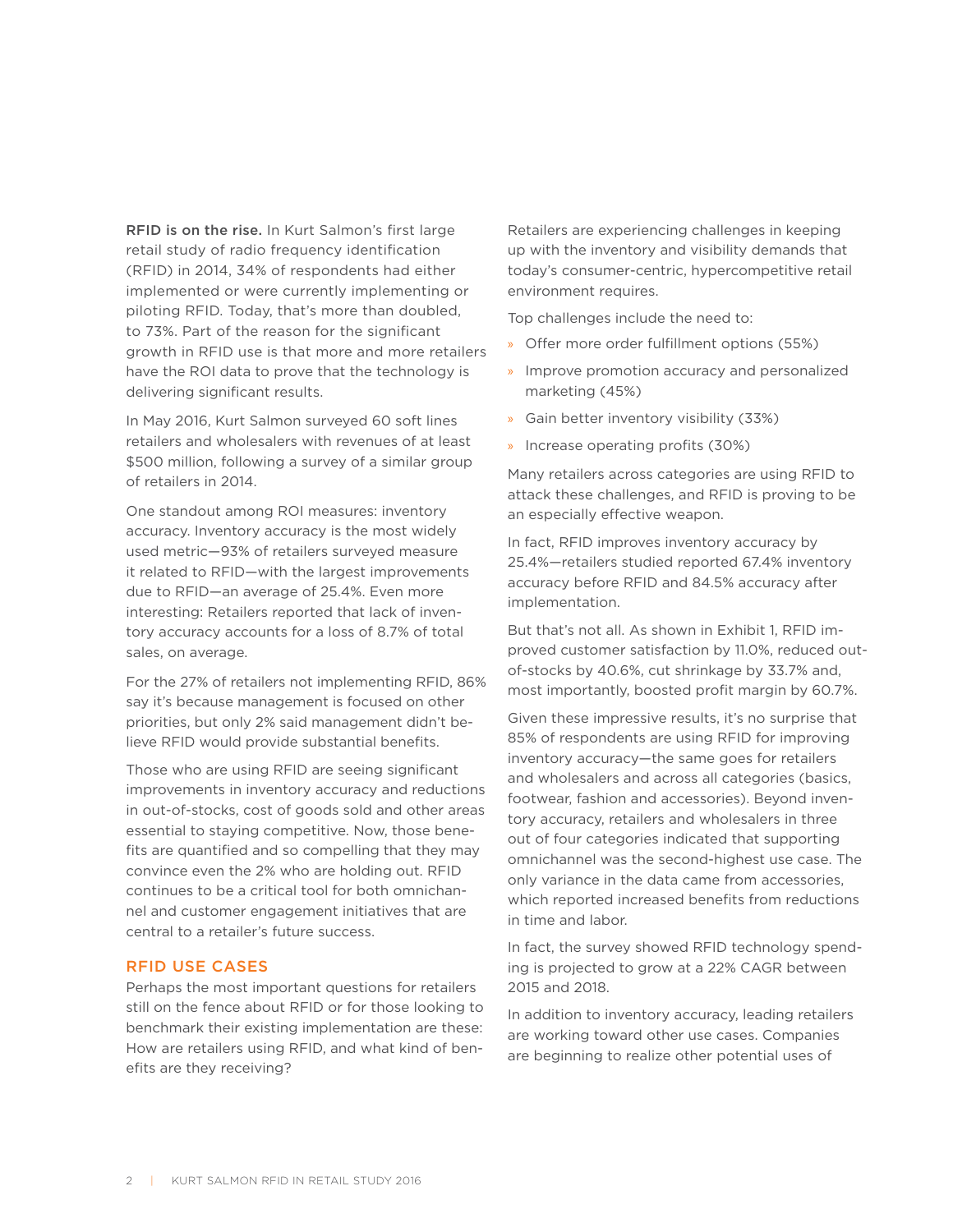the massive amounts of data associated with RFID that go beyond just identification tags. RFID is an enabling technology that can be used to grow an omnichannel and customer-centric environment.

For example, retailers are using RFID to support their omnichannel initiatives like buy online, pick up in store (BOPUS) and ship-from-store. Within the categories of basics and fashion, BOPUS is the highest-rated use case, while within footwear and accessories, ship-from-store was reported as the use case providing the most benefits. Accurate inventory data can reduce split shipments, overall

shipping costs and labor hours, allowing for more focus on a customer-centric environment. Retailers are aware of this: Forty-eight percent of companies surveyed said increasing ordering options was a top challenge, 28% said it was combating increased out-of-stock levels and another 28% reported a top challenge to be poor inventory visibility.

As operational improvements are integrated, the business can focus on true customer engagement enhancements that aren't possible with traditional inventory tracking systems. For example, customer engagement applications of RFID entice customers



# Exhibit 1: Retailers are seeing significant benefits from RFID.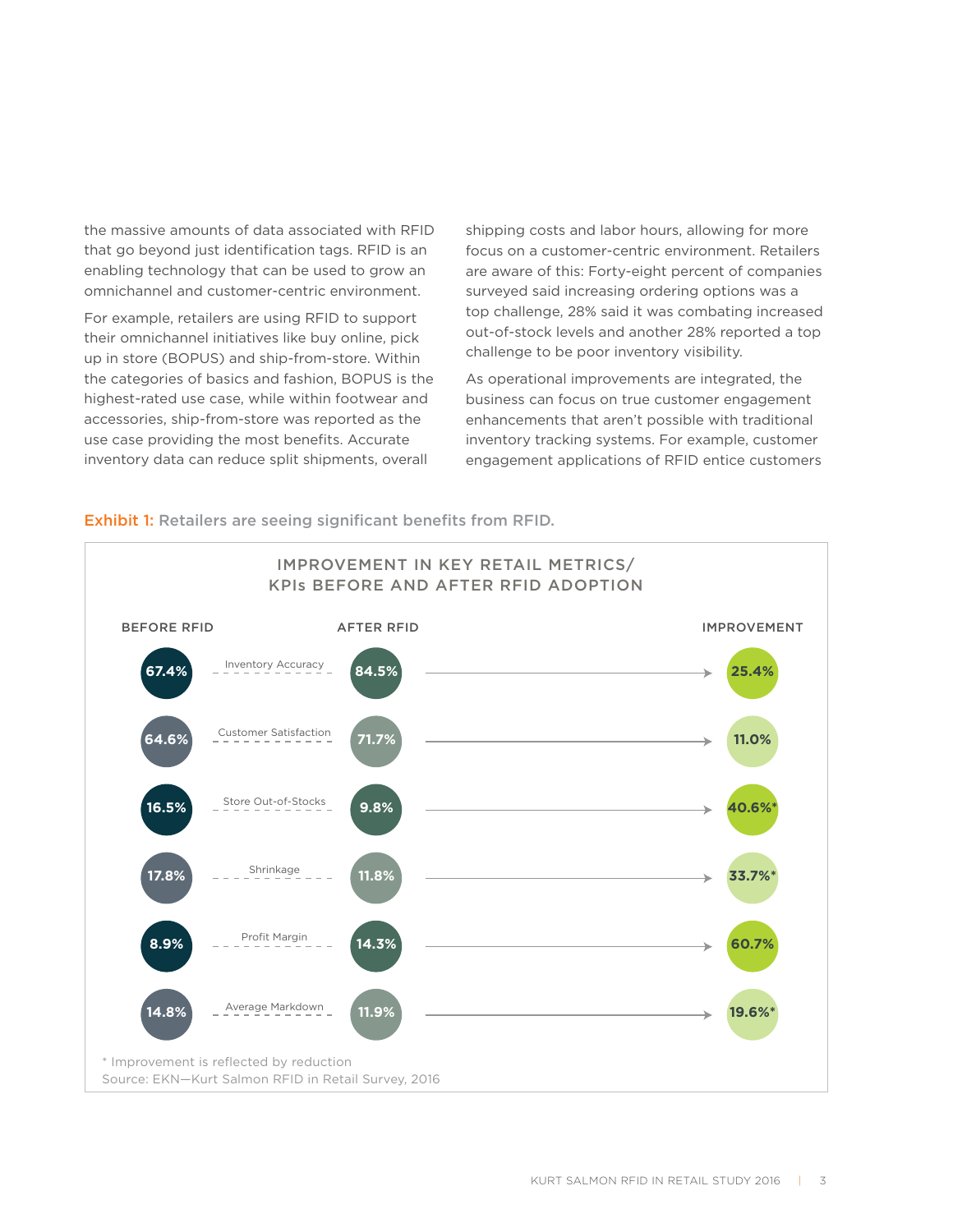to interact with products in the store in new ways. Some of these initiatives also let retailers save on labor, such as RFID price check or automated checkout, while others let customers move through an individualized experience, such as interactive environments or display screens.

And still other emerging applications could present significant growth opportunities in the future, including self-checkout, smart fitting rooms and smart shopping baskets. Over 40% of retailers are currently working with RFID to enable interactive environments.

Each use case has individual benefits that can positively affect the bottom line. Retailers who have been able to measure ROI are seeing RFID's benefits and plan to keep using it. In fact, 85% plan to use or continue to use RFID to improve backroom to front-of-store inventory accuracy, 77% to reduce time and labor costs, 70% to reduce store out-ofstocks, 55% to increase store replenishment efficiency and 53% to support omnichannel fulfillment.

## CAPTURING ROI

Since Kurt Salmon's study in 2014, the most widely asked questions have been around the ROI for RFID



Exhibit 2: Many retailers are measuring inventory accuracy to show RFID's benefits.

Note: n = 46; includes respondents who selected "Full Implementation" (13R/7W), "Piloted RFID & currently implementing" (15R/8W) and "Currently Piloting RFID" (1R). Also, one retailer who selected "Not implemented" in the retail segment selected "Piloted RFID and currently implementing" in the wholesale segment, and one wholesaler who selected "Not implemented" in the wholesale segment selected "Piloted RFID and currently implementing" in the retail segment.

Source: EKN—Kurt Salmon RFID in Retail Survey, 2016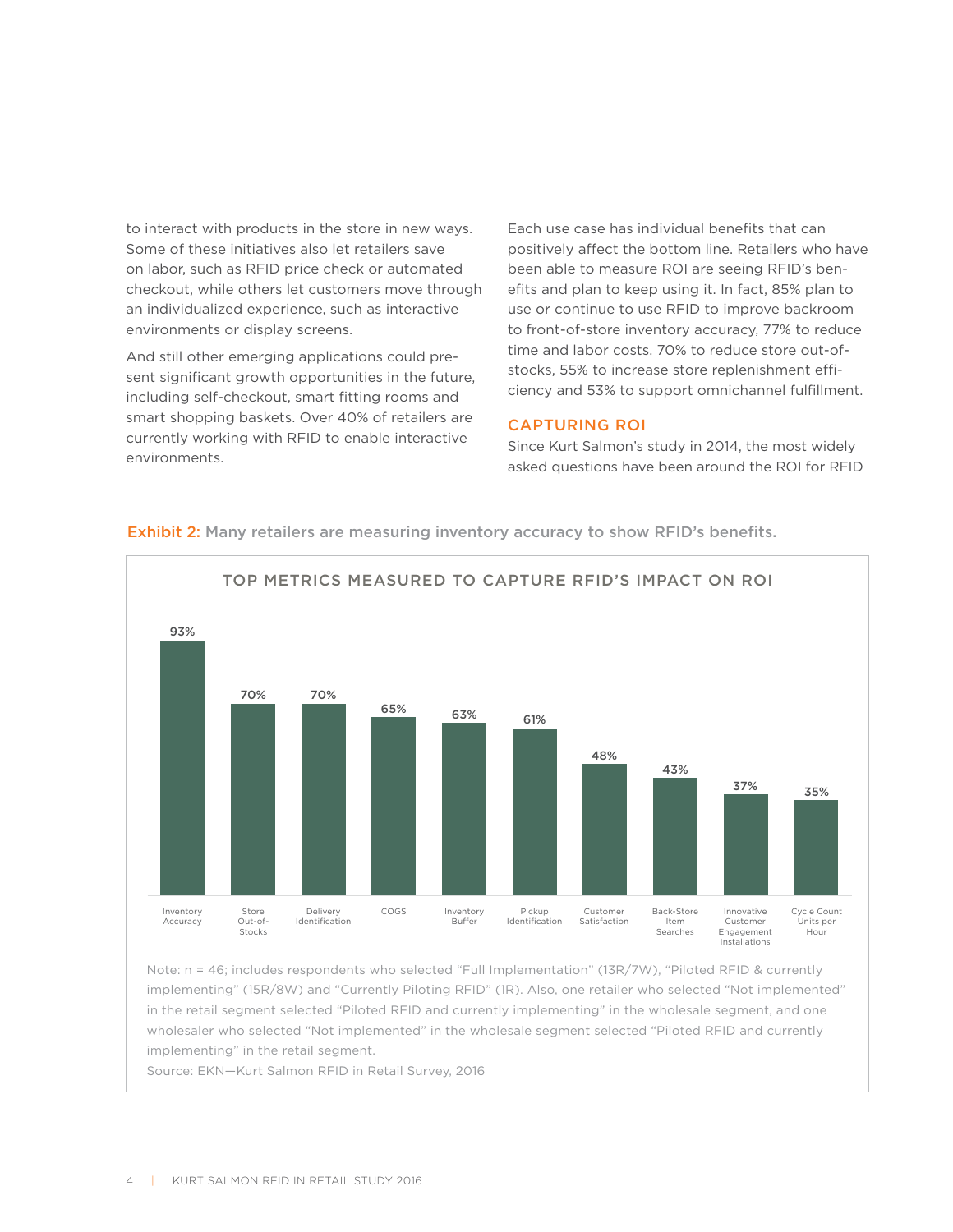technology. Retailers looking to pilot RFID want to understand how the industry is achieving results and determine whether the ROI is sufficient when measured against other investments. The 2016 study has proven that retailers are laser focused on ROI and have captured these metrics. Retailers reported they are on average using RFID in six typical use cases, each showing a positive ROI. Key use cases of RFID have a direct impact on increases in revenue and reductions in markdowns and labor costs.

Retailers are measuring the metrics illustrated in Exhibit 2 to develop the business case and ROI for RFID technology.

As shown in Exhibit 3, retailers reported multiple use cases with significant ROI, including large cost savings in labor, improved inventory accuracy and enhanced omnichannel fulfillment. These improvements translate into a real margin boost. For example, retailers reported a 12% ROI from labor cost savings due in part to employees conducting cycle counts more efficiently or not at all.

Meanwhile, with a 25.4% increase in inventory accuracy, the number of people who can now find the inventory they want increases sales by 5% to 25%. In fact, retailers in our most recent survey said



**Exhibit 3: RFID brings ROI in inventory accuracy, replenishment and labor.** 

Note: n = 46; includes respondents who selected "Full Implementation" (13R/7W), "Piloted RFID & currently implementing" (15R/8W) and "Currently Piloting RFID" (1R). Also, one retailer who selected "Not implemented" in the retail segment selected "Piloted RFID and currently implementing" in the wholesale segment, and one wholesaler who selected "Not implemented" in the wholesale segment selected "Piloted RFID and currently implementing" in the retail segment.

Source: EKN—Kurt Salmon RFID in Retail Survey, 2016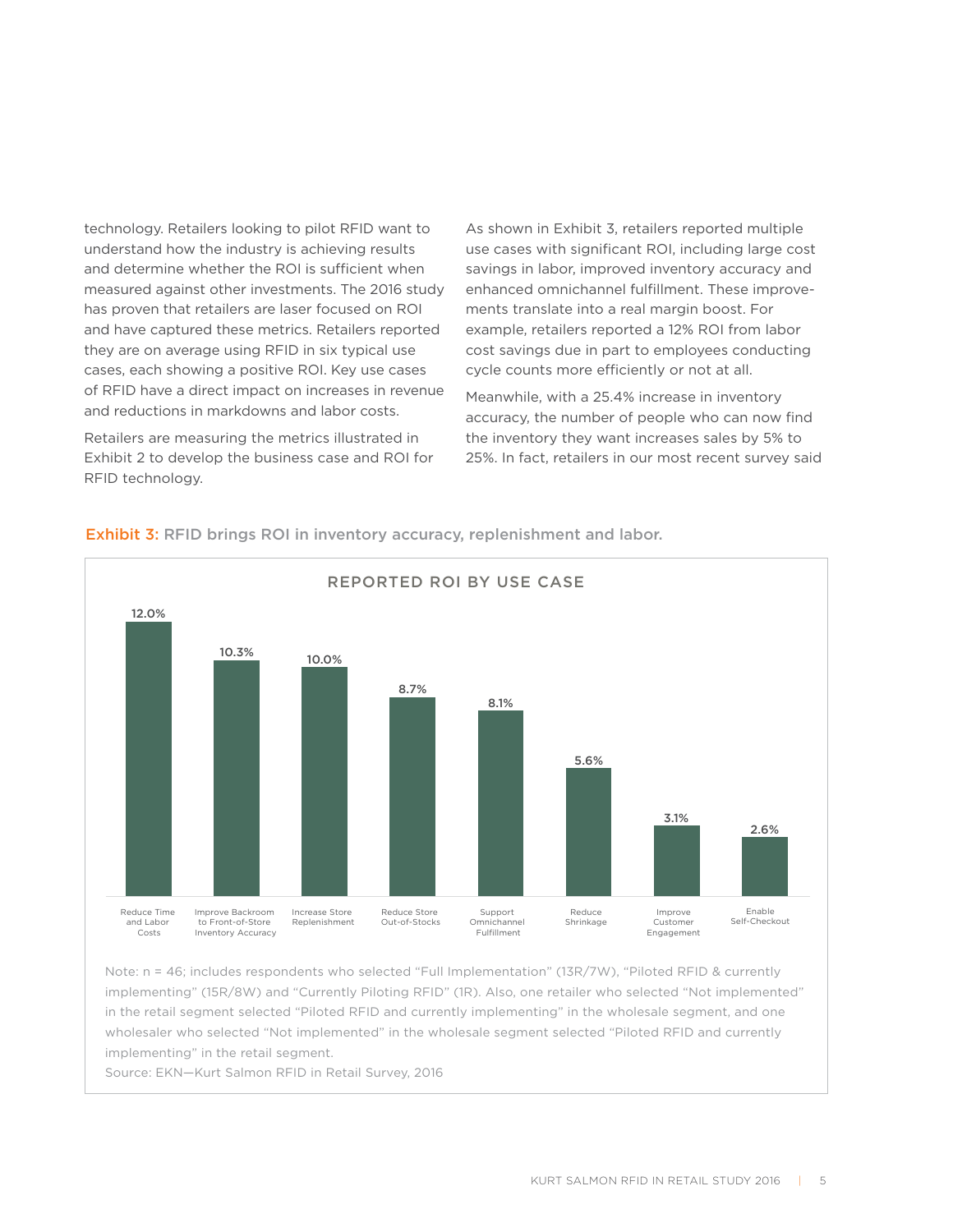on average, 8.7% of total sales are lost due to a lack of inventory accuracy, a problem RFID helps solve.

And improving backroom to front-of-store efficiency increases the ability to sell and the scenarios around which items in inventory can be interacted with and purchased.

Larger retailers may have a more complex benefits equation than smaller retailers and may therefore experience different benefits. For example, the study showed retailers with more than \$5 billion in annual sales are using the cost of goods sold metric more frequently to capture ROI.

Regardless of size, retailers are struggling to measure historically qualitative metrics like customer engagement. Half of all retailers said they didn't know what the customer engagement and selfcheckout ROI were for their RFID implementation, despite being able to report an ROI for every other metric. This will be a focal point as additional customer engagement use cases are developed and implemented.

# INVENTORY ACCURACY IS KEY

Not only does inventory inaccuracy cause lost sales of 8.7%, it's also a key factor in the ability to effectively execute an omnichannel strategy. If inventory accuracy is not well above the industry average, retailers will struggle to successfully implement omnichannel initiatives because they'll be unable to cost-effectively meet customers' demands for "buy anywhere, get anywhere" shopping.

The benefits of inventory accuracy vary by retailer size. Smaller retailers (under \$1 billion in revenue) don't experience the same bump in inventory accuracy, customer satisfaction or profit margin after implementing RFID. Their larger counterparts experience larger ROIs, showing a direct link between inventory accuracy and margin.

Inventory accuracy was key in one lifestyle brand's decision to implement RFID. Seventy percent of the products in its outlet and flagship stores are tagged with RFID tags, and the company uses them to

track products in the stores and ensure that products are on-shelf to avoid out-of-stocks, according to an interview with the company's senior director of omnichannel product development. Following a successful pilot project, the retailer is planning to roll out RFID to most stores, especially to its busiest locations. The company is also using RFID to enable ship-from-store, which has reduced shipping time and cost while making it easier to track products and reduce manual effort.

## BARRIERS TO ADOPTION

Given these impressive benefits, why haven't all retailers implemented RFID? Holdouts are primarily smaller retailers, some of whom struggle to realize the benefits of RFID thanks to high implementation costs. In contrast, 76% of retailers with revenues over \$1 billion have implemented or are implementing RFID, while 87% of retailers with revenues of more than \$5 billion already have.

Overall, 25% of retailers who haven't implemented RFID said cost was one of the biggest reasons why, while 75% said they were waiting for broader industry adoption.

Size also matters when it comes to RFID's staying power within an organization. While just 9% of retailers with revenues over \$1 billion who piloted RFID decided against broader implementation, that number shoots up to 44% among retailers with less than \$1 billion in revenue.

But the top barrier to RFID adoption, even more now than in 2014, is that management is focused on other priorities. In 2014, 45% of respondents said this was the main reason their company had not fully adopted RFID—that's now grown to 86% among non-adopters.

That's not to say that management doesn't believe in RFID's benefits. In fact, in 2014, 21% of survey respondents said that management didn't believe RFID would provide substantial benefits. By 2016, that group of nonbelievers had shrunk to 2%.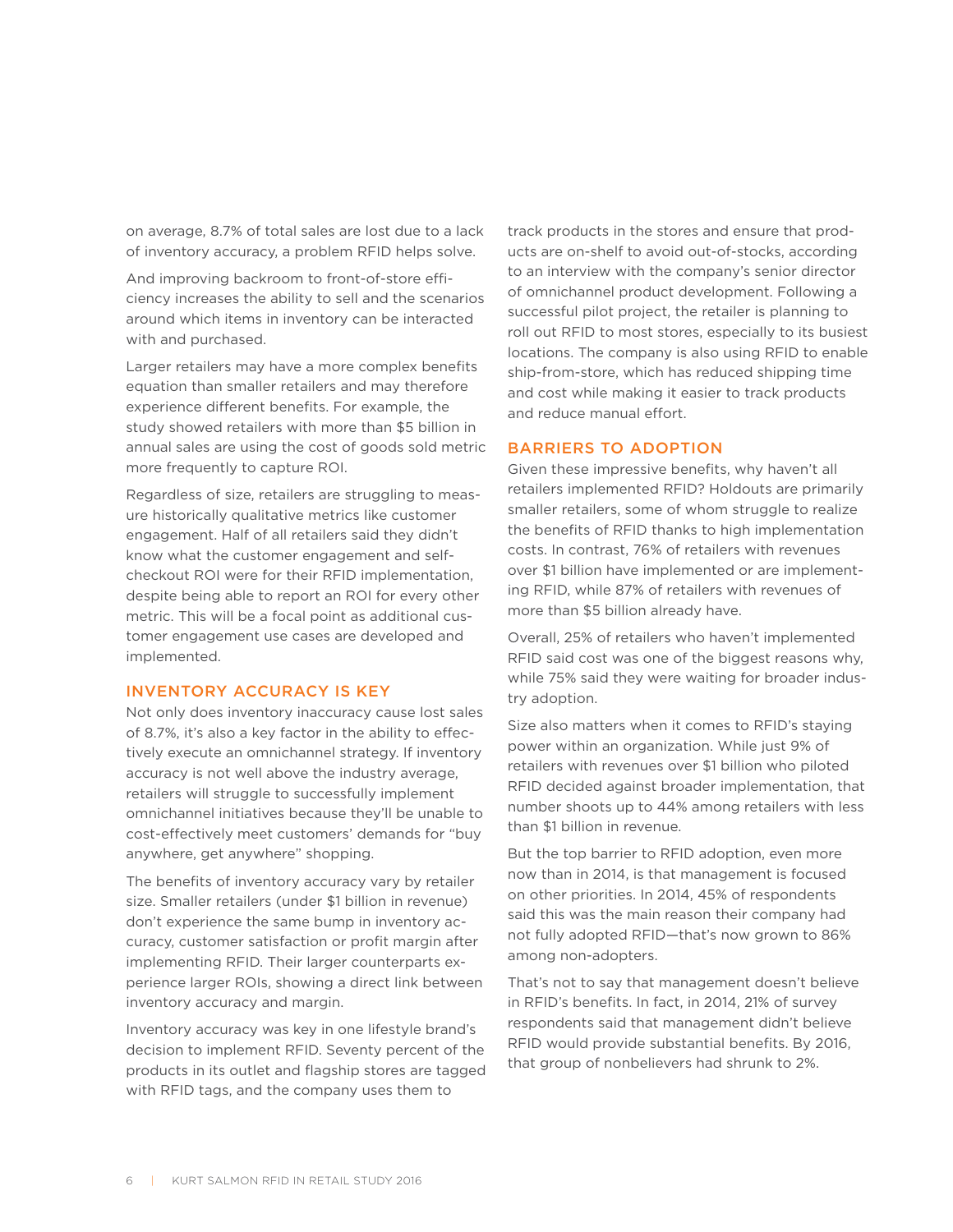# **CONCLUSION**

Between the first survey and the second, the number of retailers implementing or looking to implement RFID more than doubled. And given the impressive benefits first movers are seeing, including significant improvements in inventory accuracy, out-of-stocks, cost of goods sold, customer satisfaction and more, this isn't surprising.

Retailers who continue to wait on RFID will not only see the same levels of inventory uncertainty and out-of-stocks going forward, they'll also fall increasingly behind their competitors when it comes to the more advanced applications of RFID implementation, including customer experience–supporting initiatives like interactive store elements.

#### METHODOLOGY

In May 2016, Kurt Salmon partnered with EKN to interview 60 apparel industry executives throughout the United States and Europe. Interviews were conducted online, by phone and in person during May 2016. Survey invitations were extended to select companies from eight industry segments with annual company revenues over \$500 million. Forty-five percent of responses came from companies that primarily classify themselves as apparel or specialty retailers, while 33% were from wholesalers, and the remainder were fashion, general merchandise, department store or accessories retailers. The results of this survey were analyzed and are reported in aggregate in this study.  $\oint$